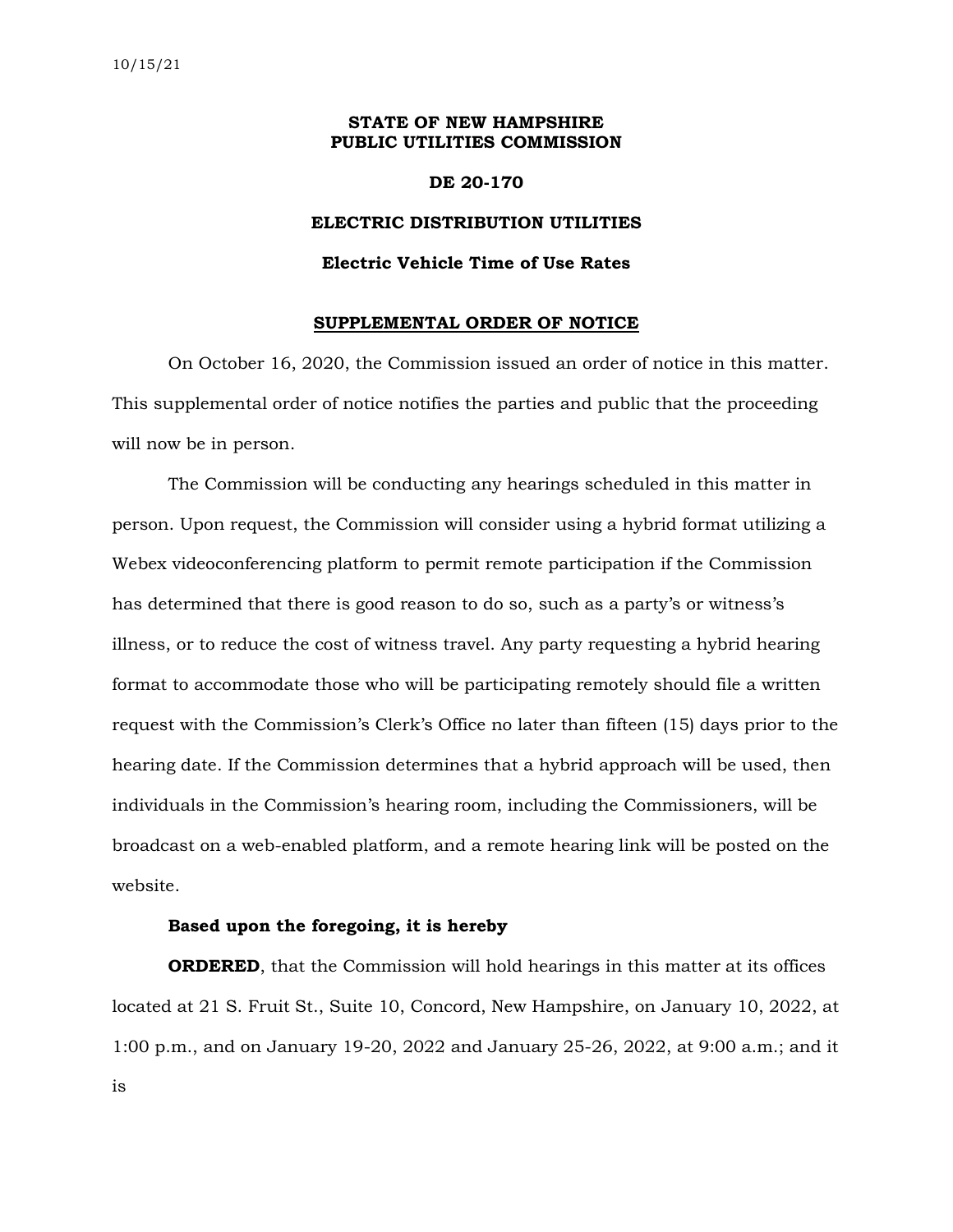**FURTHER ORDERED**, that pursuant to N.H. Admin. R., Puc 203.12, the electric distribution utilities shall notify all persons desiring to be heard at the January 10, 2022, January 19-20, 2022, and January 25-26, 2022 hearings by publishing a copy of this supplemental order of notice on their websites no later than two business days after the date of issue, such publication to be documented by affidavit filed with the Commission on or before November 3, 2021. In addition, the Clerk shall publish this order of notice on the Commission's website no later than two business days after the date of issue.

So ordered, this fifteenth day of October, 2021.

Dianne Martin Presiding Officer Chairwoman

Individuals needing assistance or auxiliary communication aids due to sensory impairment or other disability should contact the Americans with Disabilities Act Coordinator, NHPUC, 21 S. Fruit St., Concord, New Hampshire 03301-2429; 603-271-2431; TDD Access: Relay N.H. 1-800-735-2964. Notification of the need for assistance should be made one week prior to the scheduled event.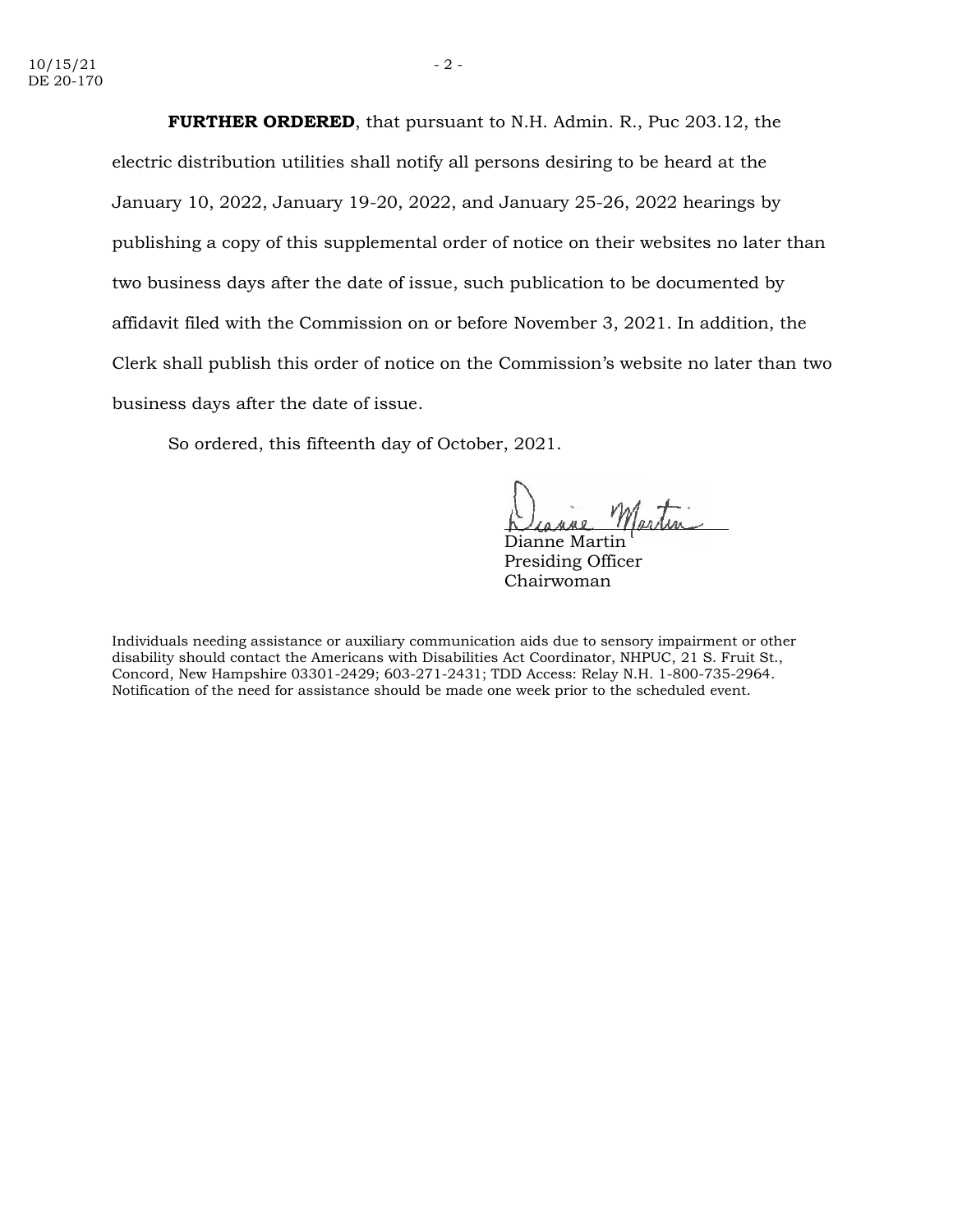# Service List - Docket Related

Docket# : 20-170

Printed: 10/15/2021

Email Addresses

ClerksOffice@puc.nh.gov nhregulatory@eversource.com tga@tga3.com asbury@unitil.com clifton.below@lebanonNH.gov kevin.boughan@eversource.com kelly@cleanenergynh.org brian.d.buckley@energy.nh.gov davecaron@derrynh.org richard.t.chagnon@energy.nh.gov jessica.chiavara@eversource.com edward.davis@eversource.com matthew.deal@chargepoint.com mdean@mdeanlaw.net allen.desbiens@eversource.com sdunbar@keyesfox.com sam@cleanenergynh.org Brianna@cleanenergynh.org matthew.fossum@eversource.com mikefowler@derrynh.org thomas.c.frantz@energy.nh.gov michael.goldman@eversource.com gouldingc@unitil.com Everett.Hammond@LebanonNH.gov maureen.karpf@libertyutilities.com Goksin.Kavlak@brattle.com george.knowles@eversource.com nkrakoff@clf.org donald.kreis@oca.nh.gov marc.lemenager@eversource.com melansona@nhec.com erica.menard@eversource.com kevin.miller@chargepoint.com Brian@necsema.net jeff.moulton5@gmail.com Shaun.Mulholland@LebanonNH.gov steven.mullen@libertyutilities.com nawazelski@unitil.com